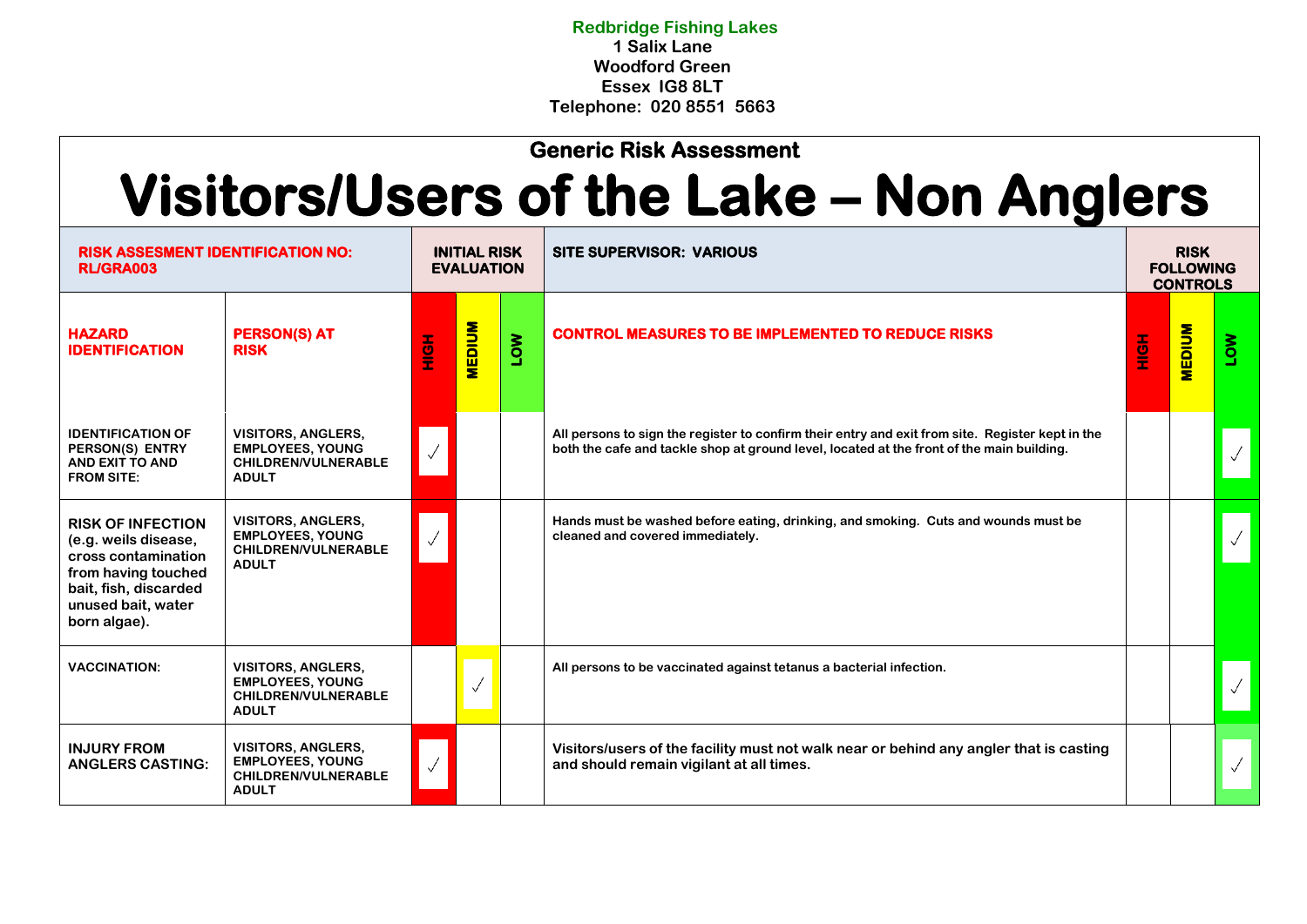## **Generic Risk Assessment**

## **Visitors/Users of the Lake – Non Anglers**

| <b>RISK ASSESMENT IDENTIFICATION NO:</b><br><b>RL/GRA003</b>                                                                                            |                                                                                             | <b>INITIAL RISK</b><br><b>EVALUATION</b> |               |            | <b>SITE SUPERVISOR: VARIOUS</b>                                                                                                                                                                                                                                                                                                                                                                                                      | <b>RISK</b><br><b>FOLLOWING</b><br><b>CONTROLS</b> |               |            |
|---------------------------------------------------------------------------------------------------------------------------------------------------------|---------------------------------------------------------------------------------------------|------------------------------------------|---------------|------------|--------------------------------------------------------------------------------------------------------------------------------------------------------------------------------------------------------------------------------------------------------------------------------------------------------------------------------------------------------------------------------------------------------------------------------------|----------------------------------------------------|---------------|------------|
| <b>HAZARD</b><br><b>IDENTIFICATION</b>                                                                                                                  | <b>PERSON(S) AT</b><br><b>RISK</b>                                                          | <b>HOH</b>                               | <b>MEDIUM</b> | <b>NOT</b> | <b>CONTROL MEASURES TO BE IMPLEMENTED TO REDUCE RISKS</b>                                                                                                                                                                                                                                                                                                                                                                            | H<br>三                                             | <b>MEDIUM</b> | <b>NOT</b> |
| <b>PERSONAL</b><br><b>PROTECTIVE</b><br><b>CLOTHING:</b>                                                                                                | <b>YOUNG</b><br><b>CHILDREN/VULNERABLE</b><br><b>ADULT/CARERS</b>                           |                                          |               |            | All person(s) should wear the correct clothing and footwear all times to protect<br>them against weather conditions.                                                                                                                                                                                                                                                                                                                 |                                                    |               |            |
| <b>RISK OF DROWNING.</b><br><b>HYPERTHERMIA:</b>                                                                                                        | <b>VISITORS, ANGLERS,</b><br><b>EMPLOYEES, YOUNG</b><br>CHILDREN/VULNERABLE<br><b>ADULT</b> |                                          |               |            | No person to enter the lake. In the case of retrieving any items from the lake the management<br>are to be informed, and the correct action will be taken.<br>All persons not fishing should keep well back from the bankside and at no time ever enter<br>upon the spits that divide the bays as they are deep and hazardous, access to these areas are<br>prohibited at all times.                                                 |                                                    |               |            |
| RISK OF INJURY: e.g.<br>stings and bites from<br><b>Bees insects</b><br>attracted to water<br>and bait. Stings from<br>plants etc. Poisonous<br>plants. | <b>VISITORS/USERS</b>                                                                       |                                          |               |            | Keep well back from the bee hives especially during hot weather when the bees are active.<br>Avoid the use of aftershave or perfumes that could attract bees and other stinging insects.<br>Don't make loud noises or active movements near bee hives.<br>Stings and bits from insects must be treated immediately.<br>Plants & berries must not be eaten to prevent poisoning or touched to prevent hand to mouth<br>contamination. |                                                    |               |            |
| <b>SLIPS, TRIPS &amp;</b><br><b>FALLS:</b>                                                                                                              | <b>VISTORS/USERS</b>                                                                        |                                          |               |            | Visitors/users should check the path in front of them to ensure that there are no<br>slip/trip and fall hazards which could lead to injury.                                                                                                                                                                                                                                                                                          |                                                    |               |            |
| ASSESSMENT CARRIED OUT BY:<br><b>Gordon Bullock</b>                                                                                                     |                                                                                             |                                          |               |            | POSITION:<br>Director                                                                                                                                                                                                                                                                                                                                                                                                                |                                                    |               |            |
| DATE OF ASSESSEMENT:<br>10TH MAY 2016                                                                                                                   |                                                                                             |                                          |               |            | REVIEW DATE: 09TH MAY 2017                                                                                                                                                                                                                                                                                                                                                                                                           |                                                    |               |            |